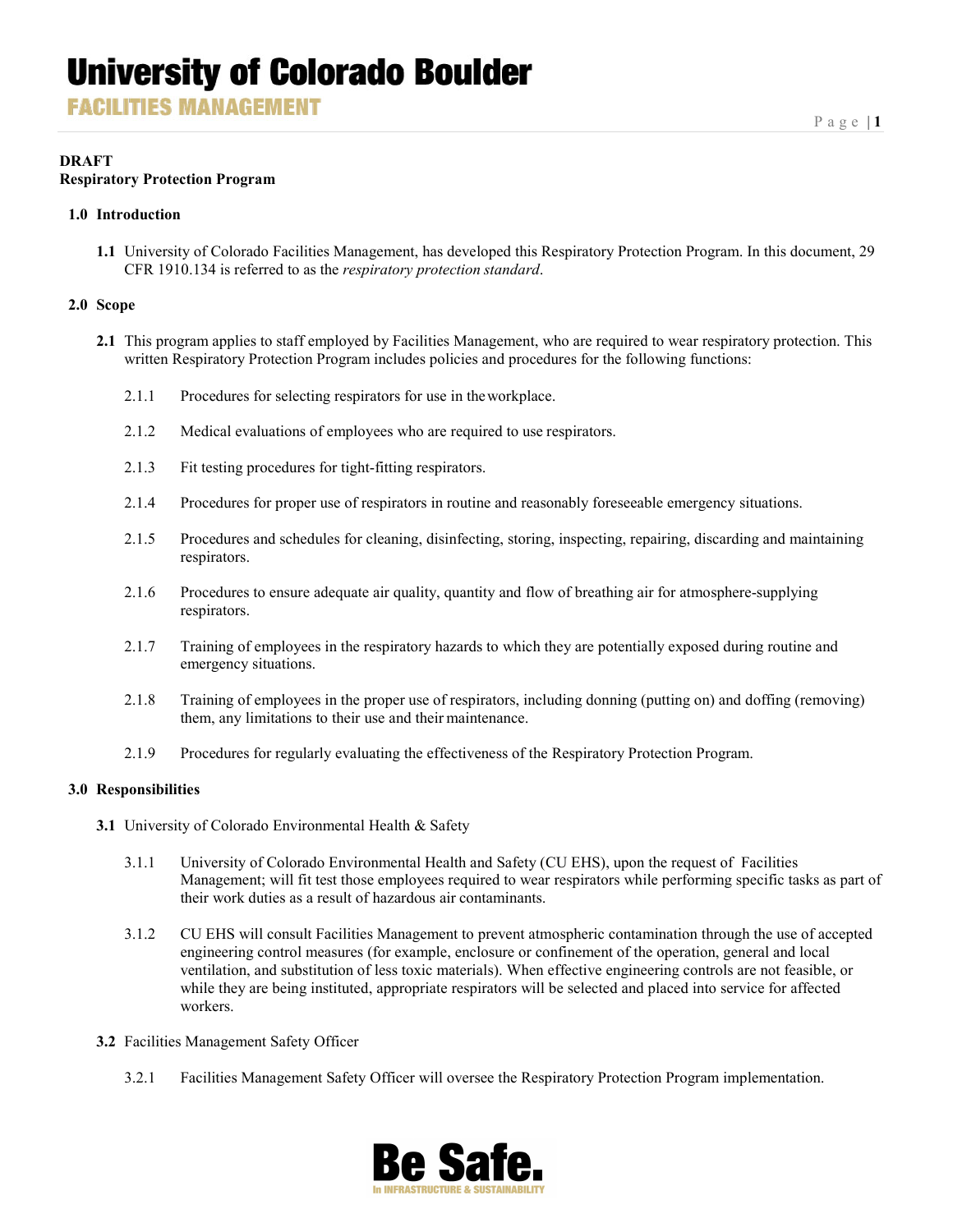- 3.2.2 The Facilities Safety Officer will require shop supervisors, managers or directors of those employees required to use respirators to ensure compliance.
- **3.3** Facilities Management Shops:
	- 3.3.1 Work centers with employees required to wear respirators must provide the applicable and suitable equipment (i.e., respirators, cleaning supplies, spare parts, etc.) for the purpose intended. The provision of respirators for voluntary use (no documentation need) by employees will be at the discretion of CU EHS, Facilities Safety Officer and the employees' shop.
	- 3.3.2 Shops with employees using respirators must have personnel responsible for the following:
		- 3.3.2.1 Implementing and overseeing the Respiratory Protection Program within the workplace.
		- 3.3.2.2 Supervising those required to wear respiratory protective equipment.
		- 3.3.2.3 Ensure the proper use of respirators.
		- 3.3.2.4 Assist CU EHS in coordinating fit testing
		- 3.3.2.5 Be available for consultation by employees, as needed.
- **3.4** Respirator Users
	- 3.4.1 Employees who use respiratory protective equipment (mandatory use and voluntary use) are required to comply with the policies and procedures found in this document.
- **4.0** Definitions**:** The following definitions are important terms used in the respiratory protection standard and in The Facility Management Respiratory Protection Program
	- **4.1** *Air-purifying respirator*: A respirator with an air purifying filter, cartridge or canister that removes specific air contaminants by passing ambient air through the air-purifying element.
	- **4.2** *Atmosphere-supplying respirator*: A respirator that supplies the respirator user with breathing air from a source independent of the ambient atmosphere including supplied-air respirators (SAR) and self-contained breathing apparatus (SCBA) units.
	- **4.3** *Canister or cartridge*: A container with a filter, sorbent, or catalyst or combination of these items, which removes specific contaminants from the air, passed through the container.
	- **4.4** *Demand respirator*: An atmosphere-supplying respirator that admits breathing air to the face piece only when a negative pressure is created inside the face piece by inhalation.
	- **4.5** *Emergency situation*: Any occurrences such as, but not limited to, equipment failure, rupture of containers or failure of control equipment resulting in an uncontrolled significant release of an airborne contaminant.
	- **4.6** *Employee exposure*: Exposure to a concentration of an airborne contaminant that would occur if the employee were not using respiratory protection.
	- **4.7** *End-of-service-life indicator (ESLI)*: A system that warns the respirator user of the approach of the end of adequate respiratory protection, for example, that the sorbent is approaching saturation or is no longer effective.

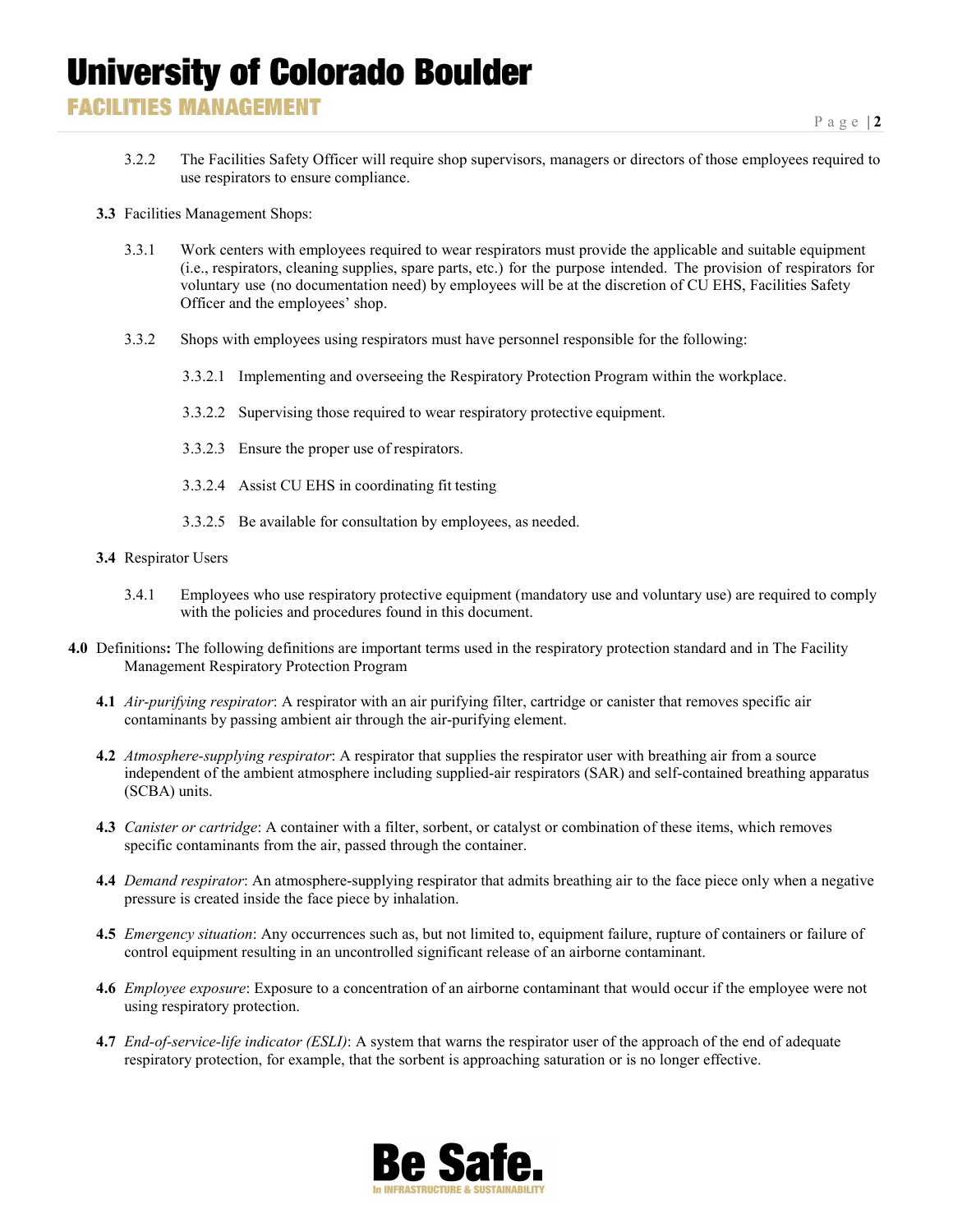### **FACILITIES MANAGEMENT**

**4.8** *Escape-only respirator*: A respirator intended to be used only for emergency exit.

**4.9** *Filter or air purifying element*: A component used in respirators to remove solid or liquid aerosols from the inspired air.

**4.10** *Filtering face piece (dust mask)*: A negative pressure particulate respirator with a filter as an integral part of the face piece or with the entire face piece composed of the filtering medium.

**4.11** *Fit factor*: A quantitative estimate of the fit of a particular respirator to a specific individual and typically estimates the ratio of the concentration of a substance in ambient air to its concentration inside the respirator when worn.

**4.12** *Fit test*: The use of a protocol to qualitatively or quantitatively evaluate the fit of a respirator on an individual.

**4.13** *Helmet:* A rigid respiratory inlet covering that also provides head protection against impact and penetration.

**4.14** *High efficiency particulate air (HEPA) filter*: A filter that is at least 99.97% efficient in removing mono- disperse particles of 0.3 micrometers, and larger, in diameter. The equivalent NIOSH 42 CFR 84 particulate filters are the N100, R100, and P100 filters.

**4.15** *Hood*: A respiratory inlet covering that completely covers the head and neck and may also cover portions of the shoulders and torso.

**4.16** *Immediately dangerous to life or health (IDLH)*: An atmosphere that poses an immediate threat to life, would cause irreversible adverse health effects or would impair an individual's ability to escape from a dangerous atmosphere.

**4.17** *Loose-fitting face piece*: A respiratory inlet covering that is designed to form a partial seal with the face.

**4.18** *Negative pressure respirator (tight fitting)*: A respirator in which the air pressure inside the face piece is negative during inhalation with respect to the ambient air pressure outside the respirator.

**4.19** *NIOSH*: The National Institute for Occupational Safety and Health of the U.S. Department of Health and Human Services. This organization tests and certifies respirators and filter media for use in the workplace.

**4.20** *Oxygen deficient atmosphere*: An atmosphere with oxygen content below 19.5% by volume.

**4.21** *Physician or other licensed health care professional (PLHCP)*: An individual whose legally permitted scope of practice (i.e., license, registration or certification) allows him or her to independently provide, or be delegated the responsibility to provide, some or all of the health care services required by the respiratory protection standard.

**4.22** *Positive pressure respirator*: A respirator in which the pressure inside the respiratory inlet covering exceeds the ambient air pressure outside the respirator.

**4.23** *Powered air-purifying respirator (PAPR)*: An air-purifying respirator that uses a blower to force ambient air through air-purifying elements to the inlet covering

**4.24** *Pressure demand respirator:* A positive pressure atmosphere-supplying respirator that admits breathing air to the face piece when the positive pressure is reduced inside the face piece by inhalation.

**4.25** *Qualitative fit test (QLFT)*: A pass/fail fit test to assess the adequacy of respirator fit that relies on the individual's response to a test agent.

**4.26** *Quantitative fit test (QNFT)*: An assessment of the adequacy of respirator fit by numerically measuring the amount of leakage into the respirator.

**4.27** *Respiratory inlet covering*: The portion of a respirator that forms the protective barrier between the user's respiratory

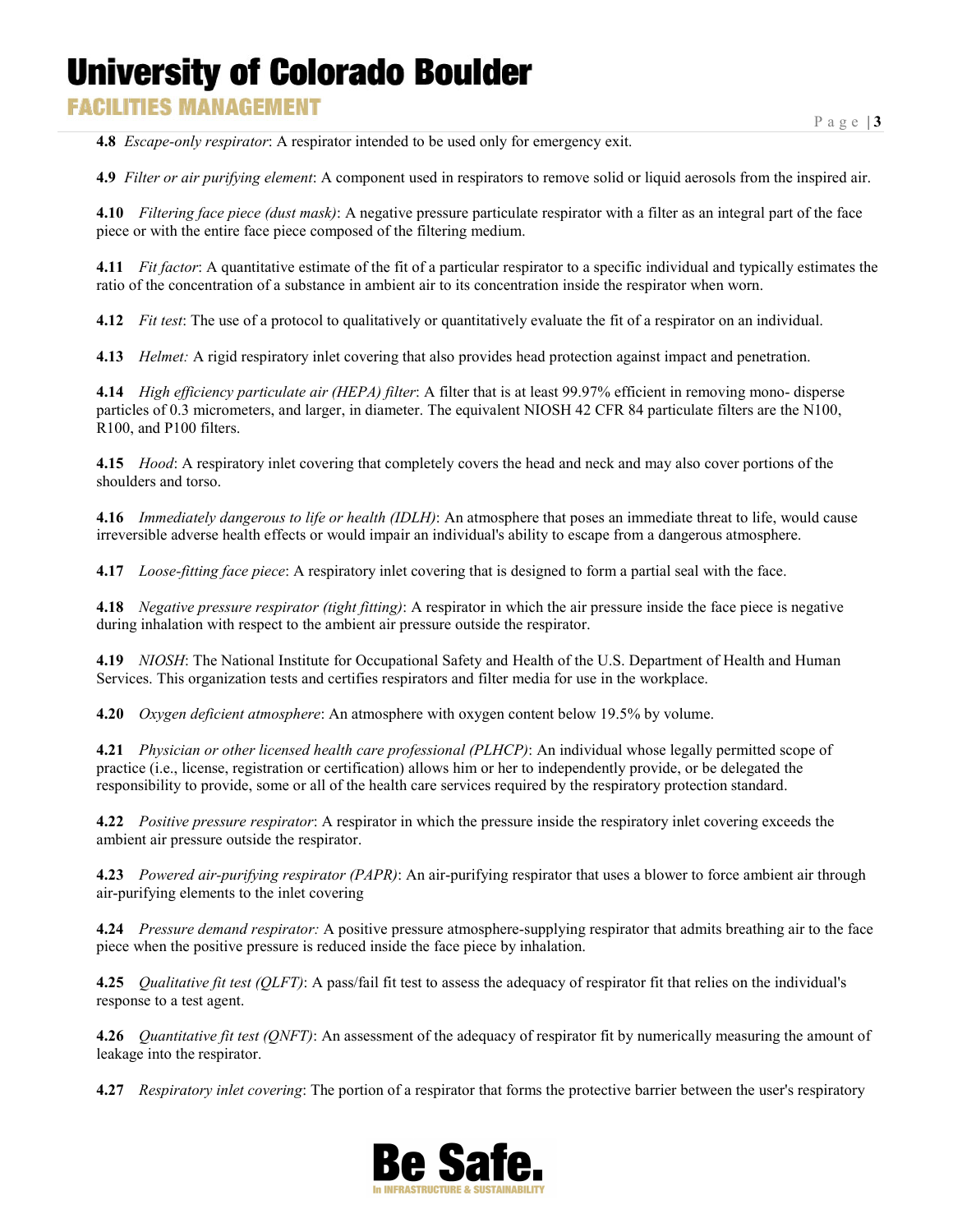### **FACILITIES MANAGEMENT**

tract and an air-purifying device or breathing air source, or both. It may be a face piece, helmet, hood, suit, or a mouthpiece respirator with nose clamp.

**4.28** *Respiratory protection standard*: Title 29 US Code of Federal Regulations Section 1910.134.

**4.29** *Self-contained breathing apparatus (SCBA)*: An atmosphere-supplying respirator for which the breathing air source is designed to be carried by the user.

**4.30** *Service life*: The period of time that a respirator, filter or sorbent, or other respiratory equipment provides adequate protection to the wearer.

**4.31** *Supplied-air respirator (SAR) or airline respirator*: An atmosphere-supplying respirator for which the source of breathing air is not designed to be carried by the user.

- **4.32** *Tight-fitting face piece*: A respiratory inlet covering that forms a complete seal with the face.
- **4.33** *User seal check*: An action conducted by the respirator user to determine if the respirator is properly seated to the face.

#### **5.0 Voluntary Respirator Use**

- **5.1** When respiratory protection is not mandated by the need to protect the health of the employee as determined by job site evaluation, provisions may be made for the voluntary or elective use of respirators. Facilities Management shops may provide respirators at the request of employees or permit employees to use their own respirators, if such respirator use will not in itself create a hazard. The decision to use non-mandatory respiratory protection will be made by the employing organization in consultation with Facilities Safety Officer.
- **5.2** Non-mandatory use of respirators does not carry the same program requirements as mandatory use. The program to be followed for non-mandatory respirators will be designed on a case-by-case basis for each job site and task. At the minimum, if elective respirator use is permissible, the respirator users will be provided with the information contained in Appendix D of the OSHA respiratory protection standard titled "Information for Employees Using Respirators When Not Required under the Standard" as follows.
	- 5.2.1 Voluntary use of a filtering facepiece (i.e. dust mask) does not require medical clearance prior to use.
	- 5.2.2 Voluntary use of a tight-fitting respirator (i.e. full-face or half-face air purifying; or supplied air respirators) does require medical clearance prior to use (see Section 7.0).
	- 5.2.3 The plan administrator will establish and implement those elements of a written respiratory protection program necessary to ensure that any employee using a respirator voluntarily is able to use that respirator.
	- 5.2.4 The respirator must be cleaned, stored and maintained so its use does not present a health hazard to the user. If elective use of respirators involves only the use of filtering face pieces (dust masks), this use is not required to be included in the written respiratory protection program. Provisions for the elective use of filtering face pieces will be made on a case-by-case basis.

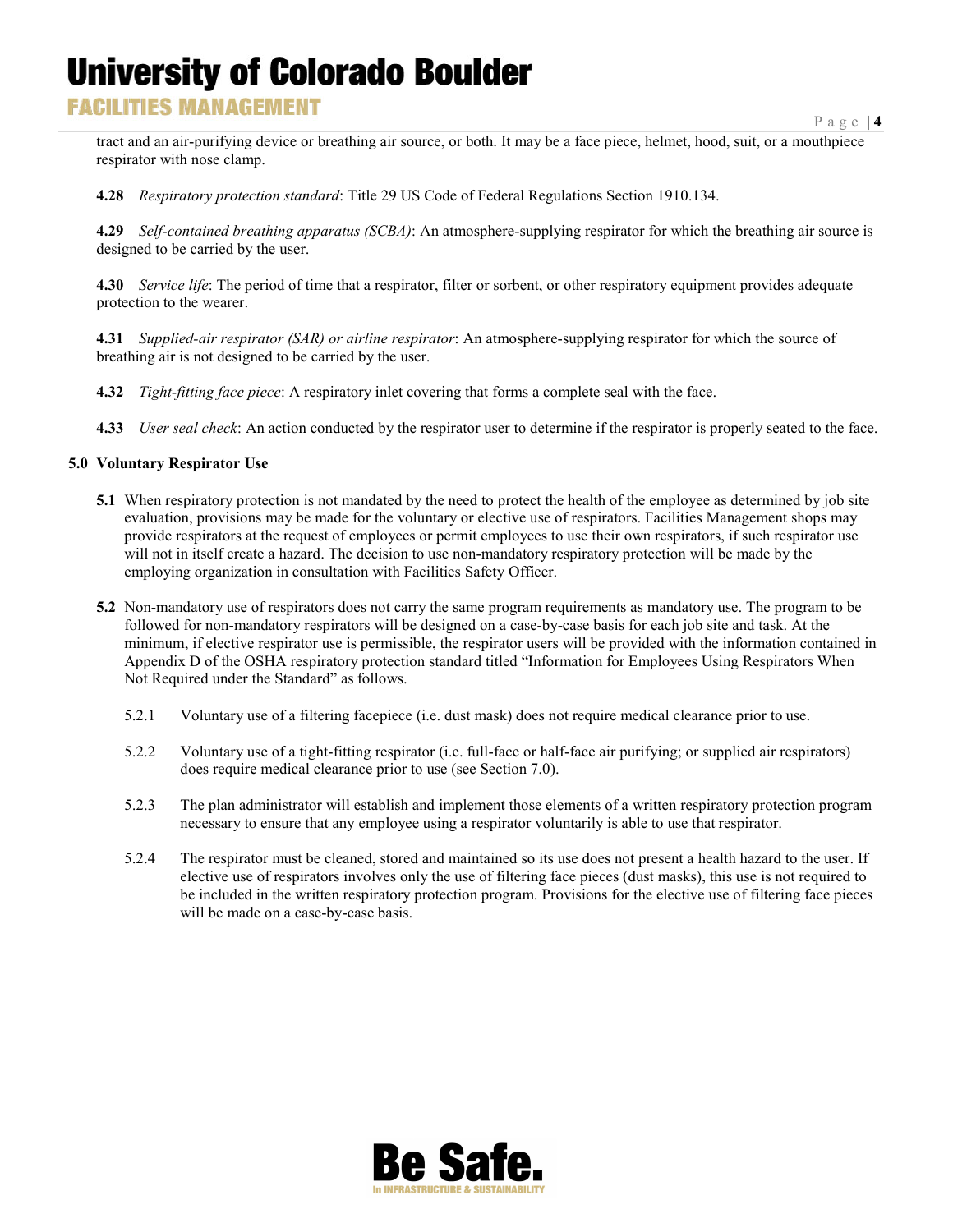**FACILITIES MANAGEMENT** 

#### *Appendix D to Sec. 1910.134 (Non-Mandatory) Information for Employees Using Respirators when not required Under the Standard*

Respirators are an effective method of protection against designated hazards when properly selected and worn. Respirator use is encouraged, even when exposures are below the exposure limit, to provide an additional level of comfort and protection for workers. However, if a respirator is used improperly or not kept clean, the respirator itself can become a hazard to the worker. Sometimes, workers may wear respirators to avoid exposures to hazards even if the amount of hazardous substance does not exceed the limits set by OSHA standards. If your employer provides respirators for your voluntary use, or if you provide your own respirator, you need to take certain precautions to be sure that the respirator itself does not present a hazard.

You should do the following:

- 1. Read and follow all instructions provided by the manufacturer on use, maintenance, cleaning and care, and warnings regarding the respirators limitations.
- 2. Choose respirators certified for use to protect against the contaminant of concern. NIOSH, the National Institute for Occupational Safety and Health of the U.S. Department of Health and Human Services, certifies respirators. A label or statement of certification should appear on the respirator or respirator packaging. It will tell you what the respirator is designed for and how much it will protect you.
- 3. Do not wear your respirator into atmospheres containing contaminants for which your respirator is not designed to protect against. For example, a respirator designed to filter dust particles will not protect you against gases, vapors, or very small solid particles of fumes or smoke.
- 4. Keep track of your respirator so that you do not mistakenly use someone else'srespirator.

#### **6.0 Selection of Respiratory Protective Equipment**

- **6.1** When respirator use is required, respirators, training and medical evaluations must be provided at no cost to the employee. The employing organization is responsible for purchasing respiratory protective equipment. Training will be arranged through consultation with CU EHS and will be conducted by CU EHS staff or other appropriate group. Facilities Management Employee Health Services contractor shall conduct medical evaluations. Other arrangements can be made as necessary.
- **6.2** All respirators used by employees of Facilities Management must be NIOSH-certified models. All use of selected respirators must be in compliance with the conditions of their NIOSH certification.
- **6.3** Prior to the selection and use of respirators, CU EHS and Facilities Safety Officer will identify and evaluate the respiratory hazard(s) in each work site for each job. Where the employee exposure cannot be identified or reasonably estimated, CU EHS will consider the atmosphere to be IDLH.
- **6.4** References such as product labels, safety data sheets (SDS), reference texts and communication with product manufacturers will be used to determine the chemical and physical form of air contaminants. Monitoring equipment and/or personal dose exposure cassettes/badges will be used to quantify the level of employee exposure to air contaminants, where feasible. Where monitoring is not feasible, reference to accepted, published research and consensus standards will be used to estimate exposures. Contaminant identity and exposure levels will be compared to OSHA exposure limits and/or accepted consensus standards to determine the degree of respiratory protection required for each task.
- **6.5** In addition to employee exposures, workplace and user factors affecting respirator performance and reliability will be considered. Such workplace and user factors include:
- **6.6** Other personal protective equipment necessary for the job task that may affect the fit of the respirator or the stress experienced by the user.

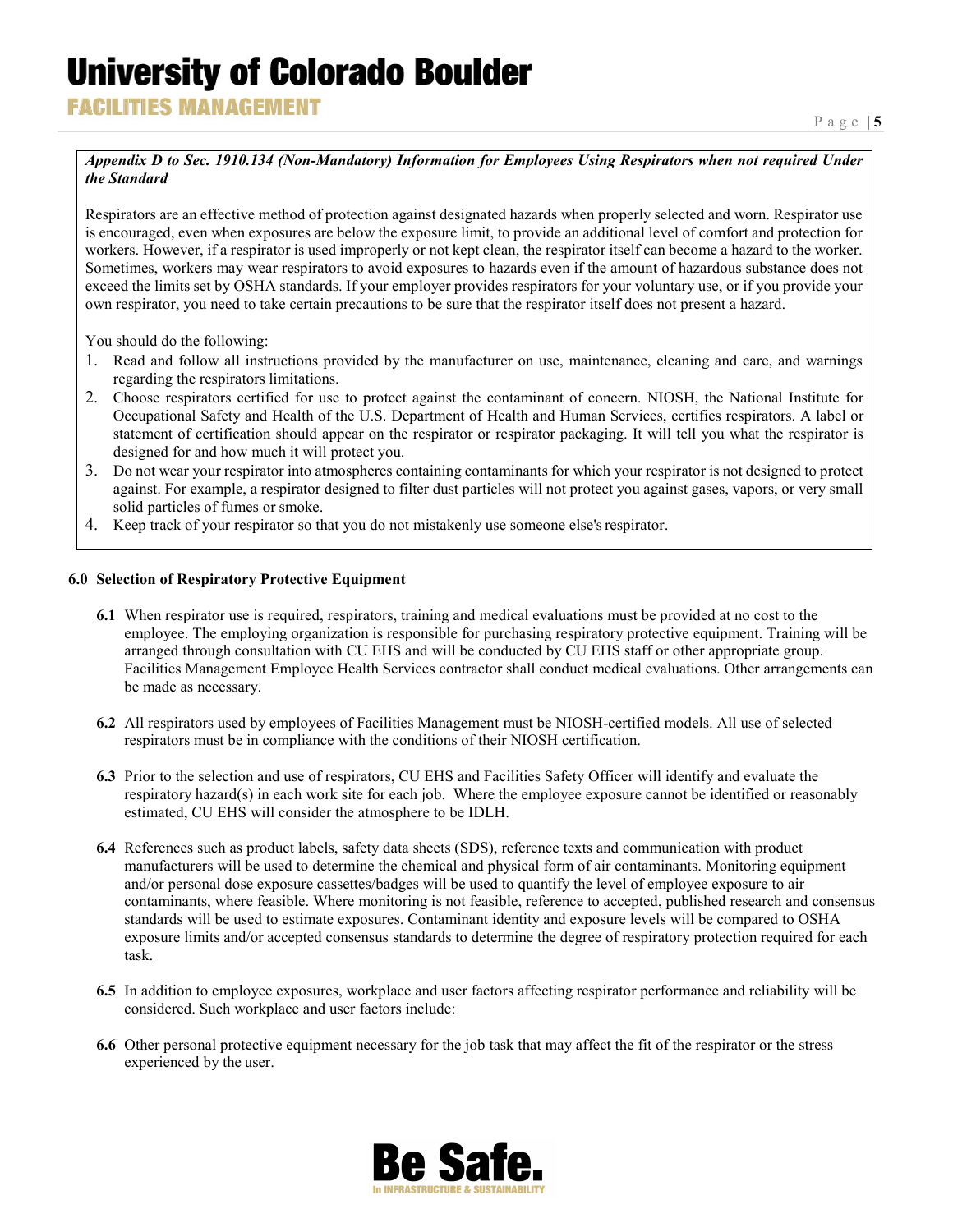## **FACILITIES MANAGEMENT**

- 6.6.1 The duration and frequency of respirator use and whether it is routine, periodic or emergency use.
- 6.6.2 Worksite factors such as temperature, humidity and expected physical work effort.
- 6.6.3 Any physical limitations of the employee or their tolerance to job site stressors that may limit the use of a respirator. These will be assessed during the Medical Evaluation.
- **6.7** The selection of respirators will be made from a sufficient number of respirator models and sizes so the respirator is acceptable to and correctly fits the user.
- **6.8** The respirators selected for non-IDLH work sites shall be adequate to protect the health of the employee and ensure compliance with OSHA regulatory requirements under routine and reasonably foreseeable emergency situations. Respirators selected shall be appropriate for the chemical state and physical form of the contaminant(s) present.
- **6.9** For protection against gases and vapors, the respirator selected shall be:
	- 6.9.1 An atmosphere-supplying respirator; or
	- 6.9.2 An air-purifying respirator, provided that:
		- 6.9.2.1 The respirator is equipped with an end-of-service-life indicator (ESLI) certified by NIOSH for the contaminant; or
		- 6.9.2.2 If there is no ESLI appropriate for the work site conditions, a change-out schedule to be implemented for canisters and cartridges based on objective information or data that will ensure canisters and cartridges are changed before the end of their service life. This information shall be documented in a shop-specific hazard communication program such as a Job Hazard Assessment (JHA).
- **6.10** For protection against particulates, the respirator selected shall be:
	- 6.10.1 A filtering facepiece (dust mask) with a filter rating of at least 95% to 99.97% rating, in removing monodisperse particles of 0.3 micrometers and larger in diameter, with a P (oil Proof), N (Not resistant to oil) or R (Resistant to oil) prefix depending upon application; or,
	- 6.10.2 An atmosphere-supplying respirator; or,
	- 6.10.3 An air-purifying respirator equipped with a filter certified by NIOSH as a high efficiency particulate air (HEPA) filter, or,
	- 6.10.4 An air-purifying respirator equipped with a filter certified for particulates by NIOSH; or,
	- 6.10.5 For contaminants consisting primarily of particles with diameters of at least 2 micrometers and larger, an airpurifying respirator equipped with a filter certified for particulates by NIOSH.
		- 6.10.5.5 A respiratory hazard evaluation shall be completed for each work site and task prior to a final respirator selection. This evaluation will document the workplace conditions, airborne contaminants, physical factors and other protective equipment needed for the job site. This form will serve as a guide for the evaluator to ensure all necessary elements are considered in the selection ofrespirators.

#### **7.0 Medical Evaluation**

**7.1** Due to the nature of respirator use placing a potential physiological burden on the user, a medical evaluation is required for all respiratory protection users to determine their fitness for respirator use. The shop hiring an employee (that is required to wear a respirator due to an occupational exposure) is required to arrange a medical

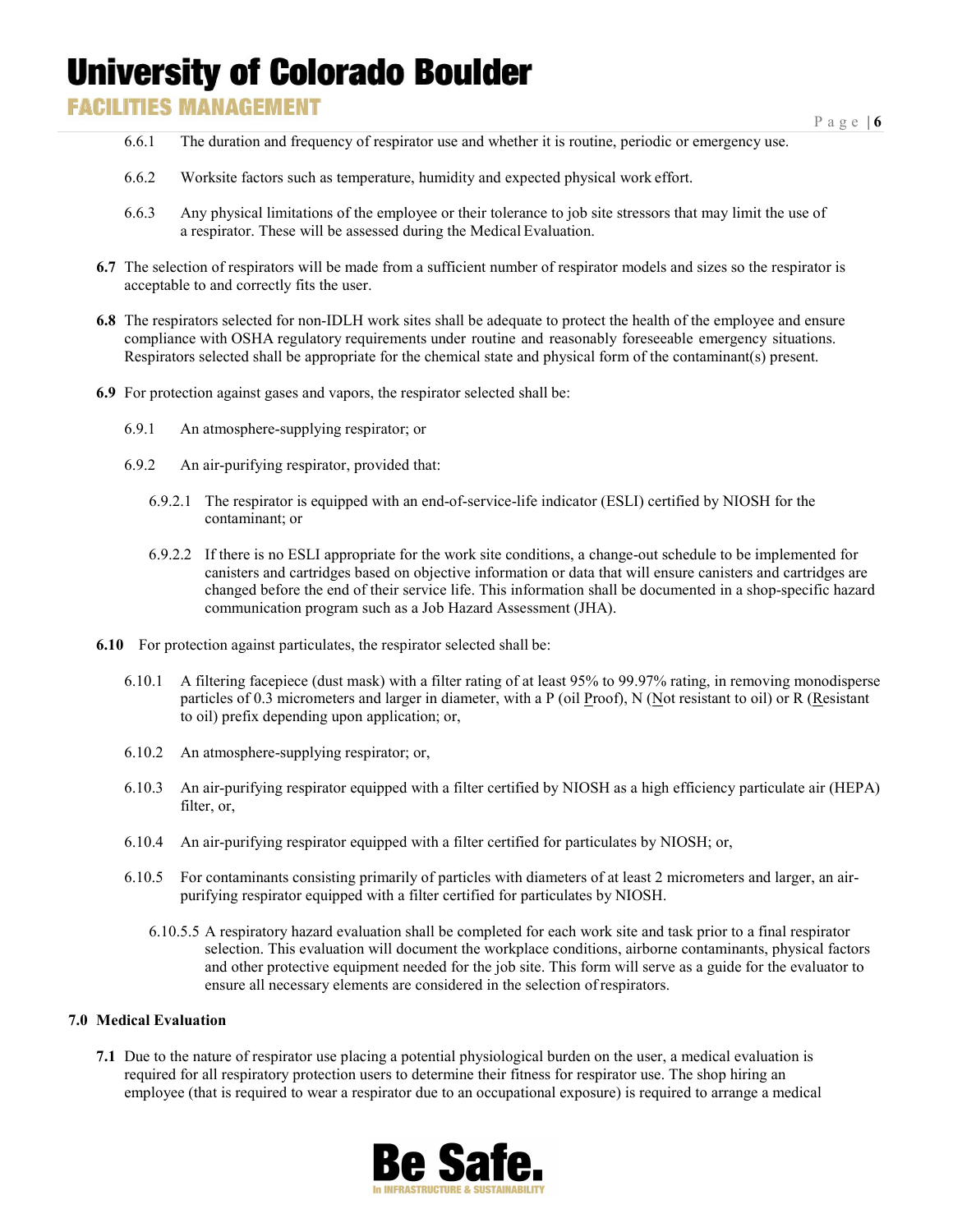### **FACILITIES MANAGEMENT**

evaluation through Facilities Management Employee Health Services contractor.

- **7.2** Facilities Management Employee Health Services contractor will provide a medical evaluation to determine an employee's ability to use a respirator, before the employee is fit tested or required to use the respirator in the workplace. Facilities Management will discontinue an employee's medical evaluations when the employee is no longer required to use a respirator.
- **7.3** Facilities Management Employee Health Services contractor will perform medical evaluations using a medical questionnaire and/or an initial medical examination that obtains the information required by OSHA's medical questionnaire as follows. This service will be provided at no cost to the employee.
	- 7.3.1 Information provided on the medical questionnaire shall remain confidential. The medical questionnaire will be administered in a manner to ensure the employee understands its content.
- **7.4** Medical Determination
	- 7.4.1 When Facilities Management Employee Health Services contractor clears an employee to use a respirator the employee's ability to use the prescribed respirator will be documented. The recommendation will provide the following information
		- 7.4.1.1 Limitations, if applicable, on respirator use related to a medical condition of the employee, or relating to the workplace conditions in which the respirator will be used, including whether or not the employee is medically able to use the respirator;
		- 7.4.1.2 The need, if any, for follow-up medical evaluations; and,
		- 7.4.1.3 A statement that the employee has been provided a copy of the Medical Clearance Form.
	- 7.4.2 If the assigned respirator is a negative pressure respirator and the medical evaluation reveals a medical condition that may place the employee's health at increased risk if the respirator is used, Facilities Management may provide a powered air-purifying respirator (PAPR), provided the medical evaluation finds the employee can use such a respirator. If a subsequent medical evaluation determines the employee is medically able to use a negative pressure respirator, then the PAPR can be replaced with a negative pressure respirator.

#### **8.0 Respirator Fit Testing:**

- **8.1** Fit testing of respirators will be conducted for all tight fitting face piece types. Facilities Management will ensure fit testing for employees required to use any respirator with a negative or positive pressure tight- fitting face piece. The employee will be fit tested with the same make, model, style and size of respirator that will be used. This section specifies the fit testing procedures and interpretation of results.
- **8.2** CU EHS will ensure that employees using a tight-fitting face piece respirator pass an appropriate quantitative fit test (QNFT) as outlined in this section.
- **8.3** The respirator user shall be fit tested prior to initial use of the respirator, and at least annually thereafter.
	- 8.3.1 CU EHS shall contact respirator users for initial and annual fit test scheduling.
- **8.4** Respirator users shall receive training prior to, and during fit testing. Upon completion of a fit test, users shall receive written certification of successful fit test.
- **8.5** Additional testing:
	- 8.5.1 Facilities Management should request additional fit testing whenever the employee's supervisor or Facilities

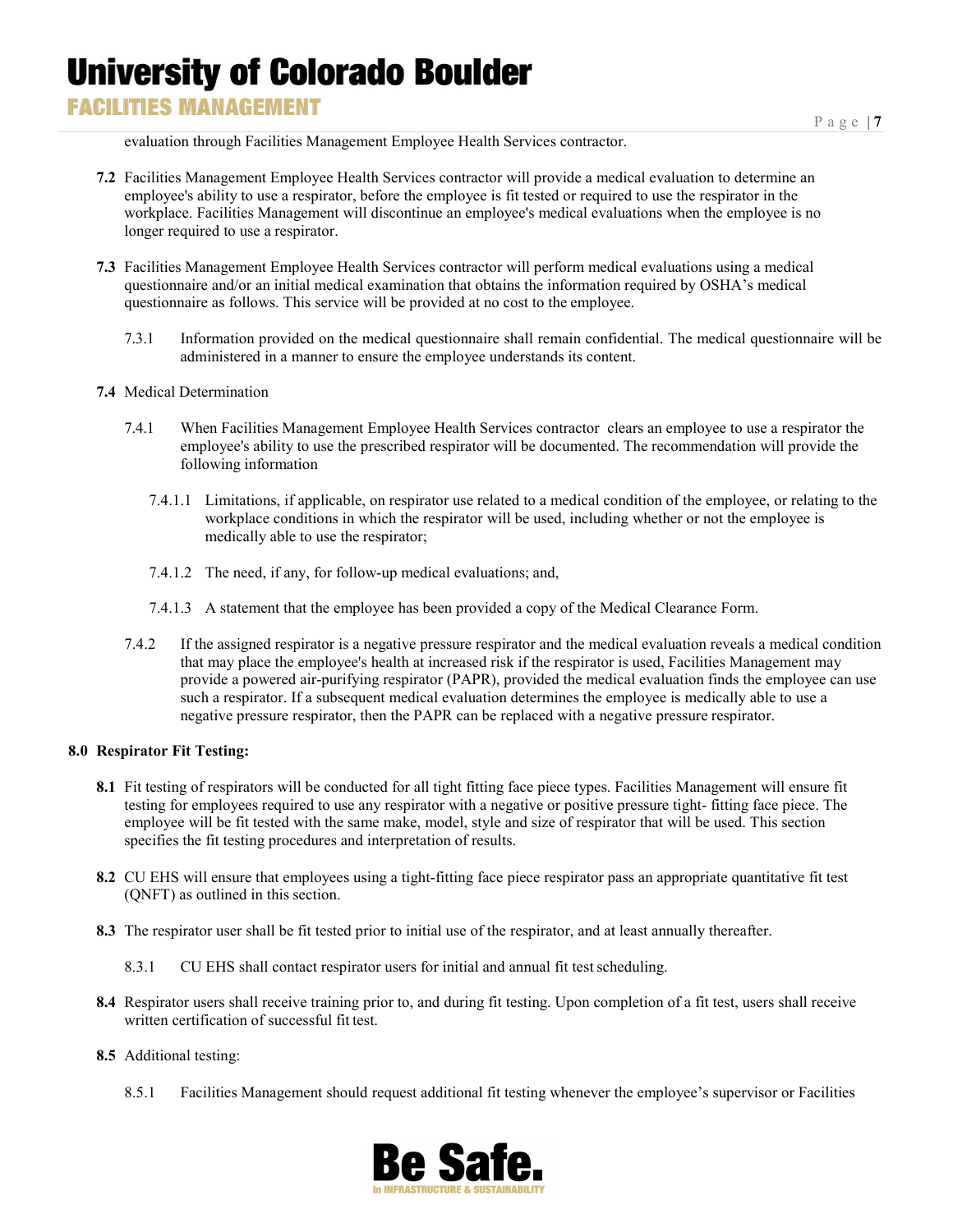## **FACILITIES MANAGEMENT**

Safety Officer visual observations of changes in the employee's physical condition, which could affect respirator fit. Such conditions include, but are not limited to, facial scarring, dental changes, cosmetic surgery, and medical procedures affecting lung capacity or an obvious change in body weight.

8.5.2 If after passing fit test, the employee subsequently notifies CU EHS, Facilities Safety Officer, or their supervisor the fit of the respirator is unacceptable; the employee will be given a reasonable opportunity to select a different respirator and be re-tested.

#### **9.0 Respirator Use**

- **9.1** Face Seal Protection: respirators with tight fitting face pieces shall not be worn by employees having:
	- 9.1.1 Facial hair between the sealing surface of the face piece and the face or that interferes with valve function; or,
	- 9.1.2 Any condition that interferes with the face-to-face piece seal or valve function.
- **9.2** Employees who wear corrective glasses or goggles or other personal protective equipment, shall wear such equipment in a manner that does not interfere with the seal of the facepiece.
	- 9.2.1 If necessary, corrective lenses shall be incorporated into the respirator with an approved spectacle kit, specific to the chosen respirator.
- **9.3** For tight-fitting respirators, users shall perform a user seal check each time they put on the respirator using the procedures in OSHA's Appendix B-1 or other appropriate procedures recommended by the respirator manufacturer that are as effective as those in AppendixB-1.

#### *Appendix B-1 to Sec. 1910.134: User Seal Check Procedures (Mandatory)*

The individual who uses a tight-fitting respirator is to perform a user seal check to ensure an adequate seal is achieved each time the respirator is put on. Either the positive and negative pressure checks listed in this appendix or the respirator manufacturers recommended user seal check method shall be used. User seal checks are not substitutes for qualitative or quantitative fit tests.

**Positive pressure check:** Close off the exhalation valve and exhale gently into the face piece. The face fit is considered satisfactory if a slight positive pressure can be built up inside the face piece without any evidence of outward leakage of air at the seal. For most respirators, this method of leak testing requires the wearer to first remove the exhalation valve cover before closing off the exhalation valve and then carefully replacing it after the test.

**Negative pressure check:** Close off the inlet opening of the canister or cartridge(s) by covering with the palm of the hand(s) or by replacing the filter seal(s), inhale gently so that the face piece collapses slightly, and hold breath for ten seconds. The design of the inlet opening of some cartridges cannot be effectively covered with the palm of the hand. The test can be performed by covering the inlet opening of the cartridge with a thin latex or nitrile glove. If the face piece remains in its slightly collapsed condition and no inward leakage of air is detected, the tightness of the respirator is considered satisfactory.

Manufacturer's Recommended User Seal Check Procedures: **The respirator manufacturer's recommended procedures for performing a user seal check may be used instead of the positive and/or negative pressure check procedures provided the employer demonstrates the manufacturer's procedures are equally effective.**

#### **9.4** Continuing Respirator Effectiveness

9.4.1 Supervisors are responsible for respirator user oversight and monitoring. When there is a change in work area conditions or degree of employee exposure or stress that may affect respirator effectiveness, the respirator shall

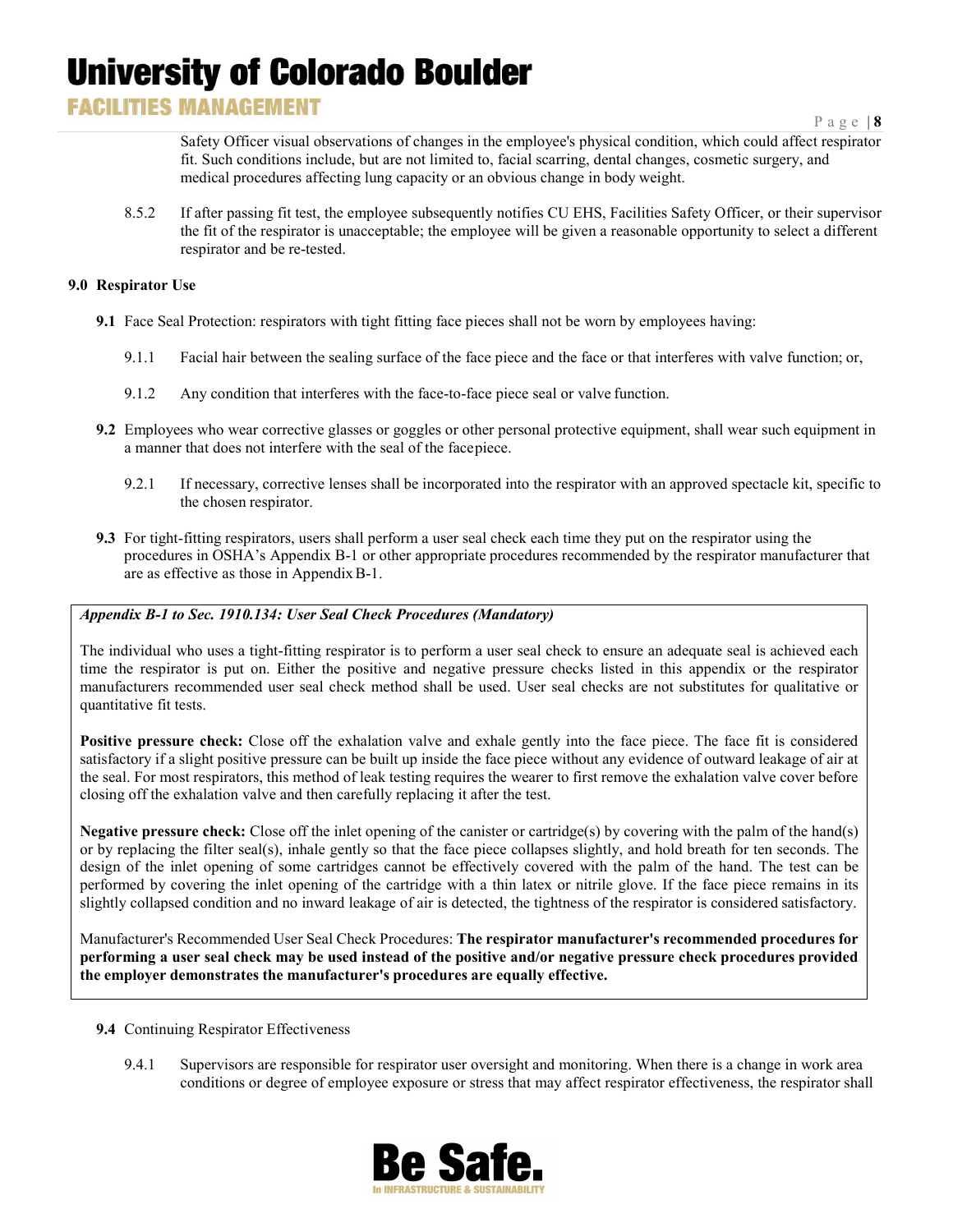### **FACILITIES MANAGEMENT**

be reevaluated for effectiveness.

- 9.4.2 Employees shall leave the respirator use area whenever it is necessary to perform the following operations:
	- 9.4.2.1 To wash their faces and respirator face pieces as necessary to prevent eye or skin irritation associated with respirator use;
	- 9.4.2.2 If they detect vapor or gas breakthrough, changes in breathing resistance or leakage of the face piece; or,
	- 9.4.2.3 To replace the respirator or the filter, cartridge or canister elements.
- 9.4.3 If vapor or gas breakthrough is detected, there are changes in breathing resistance and/or leakage of the face piece is detected; the respirator shall be removed in a safe area and replaced or repaired prior to reuse.

#### **10.0 Maintenance and Care of Respirators**

- **10.1** Cleaning and Disinfecting: Respirator users shall be supplied with a respirator that is clean, sanitary and in good working order. Respirators must are cleaned and disinfected using the procedures in OSHA's Appendix B-2, or procedures recommended by the respirator manufacturer, provided such procedures are of equivalent effectiveness. The respirators shall be cleaned and disinfected at the following intervals:
	- 10.1.1 Respirators issued for the exclusive use of an employee will be cleaned and disinfected as often as necessary to be maintained in a sanitary condition.
	- 10.1.2 Respirators issued to more than one employee will be cleaned and disinfected before being worn by different individuals.
	- 10.1.3 Respirators maintained for emergency use will be cleaned and disinfected after each use.
	- 10.1.4 Respirators used in fit testing and training will be cleaned and disinfected after each use.

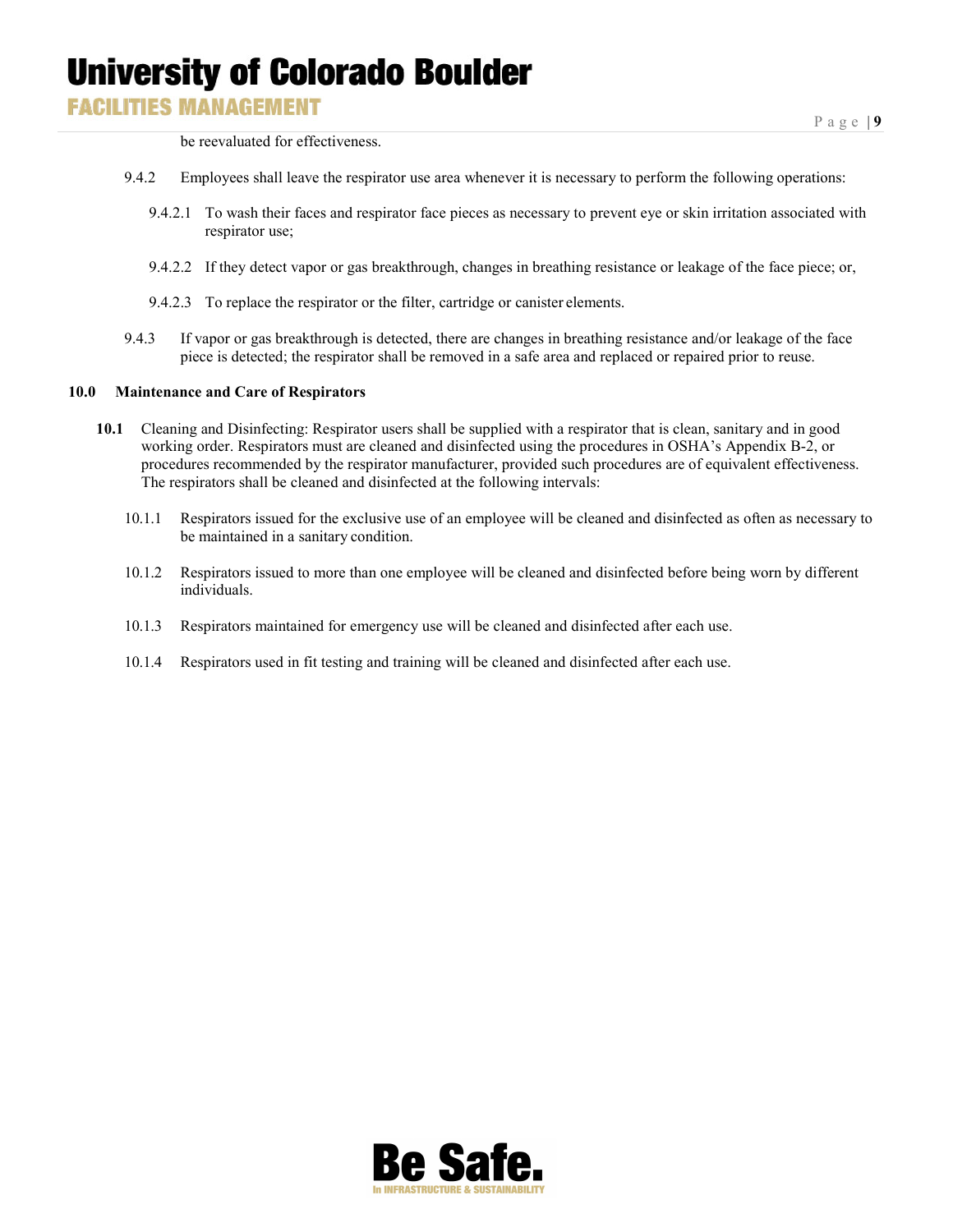**FACILITIES MANAGEMENT** 

#### *Respirator Cleaning Procedures*

Page | **10**

These procedures are provided for employer use when cleaning respirators. They are general in nature, and the employer as an alternative may use the cleaning recommendations provided by the manufacturer of the respirators used by their employees

Procedures for Cleaning Respirators

- A. Remove filters, cartridges, or canisters. Disassemble face pieces by removing speaking diaphragms, demand and pressure- demand valve assemblies, hoses or any components recommended by the manufacturer. Discard or repair any defective parts.
- B. Wash components in warm (43 degree C [110 degree F] maximum) water with mild detergent or with a cleaner recommended by the manufacturer. A stiff bristle (not wire) brush may be used to facilitate the removal of dirt.
- C. Rinse components thoroughly in clean, warm (43 degree C [110 degree F] maximum), preferably running water. Drain.
- D. When the cleaner used does not contain a disinfecting agent, respirator components should be immersed for two minutes in one of the following:
	- Hypochlorite solution (50 PPM of chlorine) made by adding approximately one milliliter of laundry bleach to one liter of water at 43 degrees C (110 degrees F); or,

Aqueous solution of iodine (50 PPM iodine) made by adding approximately 0.8 milliliters of tincture of iodine (6-8 grams ammonium and/or potassium iodide/100 cc of 45% alcohol) to one liter of water at 43 degrees C  $(110 \text{ degrees F});$  or,

- Other commercially available cleansers of equivalent disinfectant quality when used as directed, if their use is recommended or approved by the respirator manufacturer.
- E. Rinse components thoroughly in clean, warm (43 degrees C [110 degrees F] maximum), preferably running water. Drain. The importance of thorough rinsing cannot be overemphasized. Detergents or disinfectants that dry on face pieces may result in dermatitis. In addition, some disinfectants may cause deterioration of rubber or corrosion of metal parts if not completely removed.
- F. Components should be hand-dried with a clean lint-free cloth or air-dried.
- G. Reassemble face piece, replacing filters, cartridges and canisters where necessary.
- H. Test the respirator to ensure all components work properly.
	- **10.2** Storage of Respirators: Respirators shall be stored as follows:
		- 10.2.1 All respirators will be stored to protect them from damage, contamination, dust, sunlight, extreme temperatures, excessive moisture and damaging chemicals; and they will be packed or stored to prevent deformation of the face piece and exhalation valve.
		- 10.2.2 In addition to the storage requirements stated above, emergency respirators will be:
			- 10.2.2.1 Kept accessible to the work area;
			- 10.2.2.2 Stored in compartments or in covers that are clearly marked as containing emergency respirators; and,
			- 10.2.2.3 Stored in accordance with any applicable manufacturer instructions.
	- **10.3** Respirator Inspection: Respirators will be inspected as follows:
		- 10.3.1 All respirators used in routine situations will be inspected before each use and during cleaning;
		- 10.3.2 All respirators maintained for use in emergency situations will be inspected at least monthly and in accordance with the manufacturer's recommendations, and will be checked for proper function before and after each use; and,
		- 10.3.3 Emergency escape-only respirators will be inspected before being carried into the workplace for use.

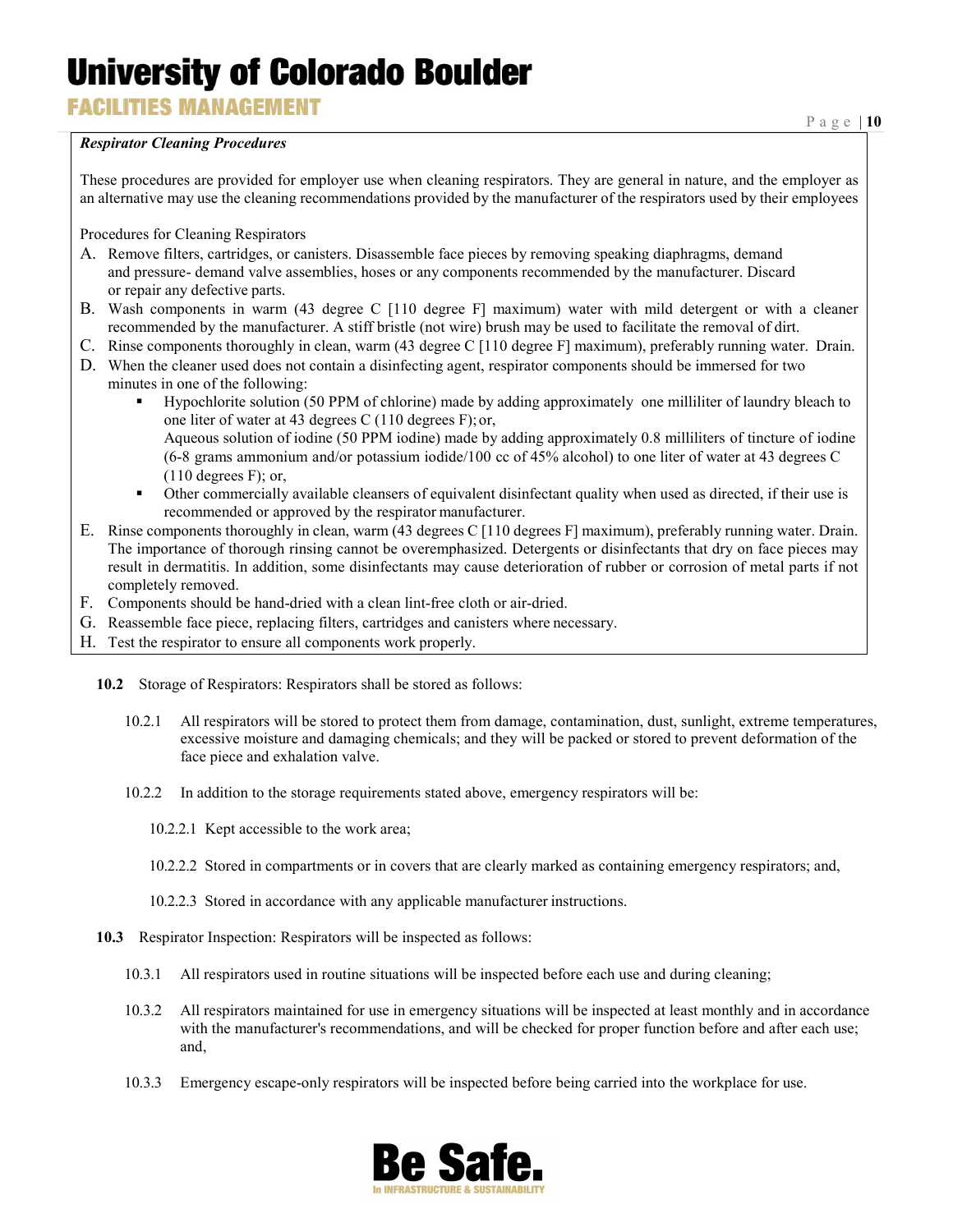- 10.3.4 Respirator inspections will include the following:
	- 10.3.4.1 A check of respirator function, tightness of connections and the condition of the various parts including, but not limited to, the face piece, head straps, valves, connecting tube and cartridges, canisters or filters;and,
	- 10.3.4.2 A check of elastomeric parts for pliability and signs of deterioration.
- 10.3.5 In addition to the aforementioned requirements, self-contained breathing apparatus will be inspected monthly. Air and oxygen cylinders will be maintained in a fully charged state and will be recharged when the pressure falls to 90% of the manufacturer's recommended pressure level.
	- 10.3.5.1 Refer to the SCBA manufacturer specifications for inspection items.
- 10.3.6 The following additional procedures will be performed for respirators maintained for emergency use:
	- 10.3.6.1 The respirator will be certified by documenting the date the inspection was performed, the name (or signature) of the person who made the inspection, the findings, required remedial action and a serial number or other means of identifying the inspected respirator; and,
	- 10.3.6.2 This information will be provided on a tag or label that is attached to the storage compartment for the respirator.
- **10.4** Respirator Repairs: Respirators that fail an inspection or are otherwise found to be defective will be removed from service, and will be discarded or repaired or adjusted in accordance with the following procedures:
	- 10.4.1 Repairs or adjustments to respirators will be made only by persons appropriately trained to perform such operations and will use only the respirator manufacturer's NIOSH-approved parts designed for the respirator;
	- 10.4.2 Repairs will be made according to the manufacturer's recommendations and specifications for the type and extent of repairs to be performed; and,
- **10.5** Identification of Filters, Cartridges and Canisters
	- 10.5.1 All filters, cartridges and canisters used in the workplace shall be labeled and color- coded with the NIOSH approved label. Labels must not be removed and shall remain legible at all times.

#### **11.0 Training**

- **11.1** Training will be provided to respirator users such that each employee will be able to demonstrate knowledge of at least the following:
	- 11.1.1 Why the respirator is necessary and how improper fit, usage or maintenance can compromise the protective effect of the respirator;
	- 11.1.2 Limitations and capabilities of the respirator;
	- 11.1.3 Respirator use in emergency situations, including situations in which the respirator malfunctions;
	- 11.1.4 How to inspect, don and doff, and check the seals of the respirator;
	- 11.1.5 Procedures for maintenance and storage of the respirator;
	- 11.1.6 Recognizing medical signs and symptoms that may limit or prevent the effective use of respirators; and,

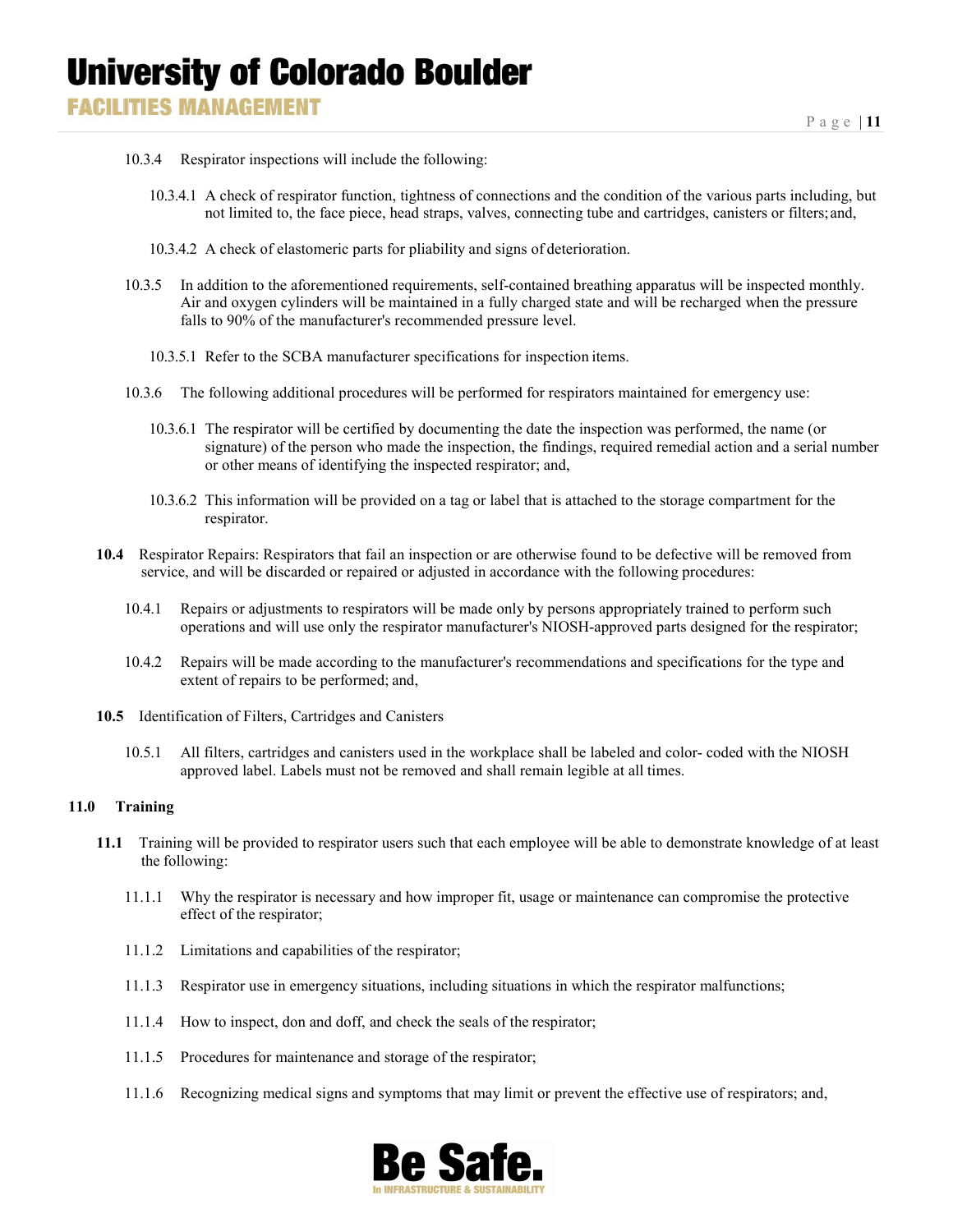**FACILITIES MANAGEMENT** 

- 11.1.7 General requirements of the respiratory protection standard.
- **11.2** The training will be conducted in a manner that is understandable to the employee.
- **11.3** Training will be provided prior to requiring the employee to use a respirator in the workplace.
- **11.4** Re-training will be administered annually, and when the following situations occur:
	- 11.4.1 Changes in the workplace or the type of respirator render previous training obsolete;
	- 11.4.2 Inadequacies in the employee's knowledge or use of the respirator indicate that the employee has not retained the requisite understanding or skill; or,
	- 11.4.3 Any other situation arises in which re-training appears necessary to ensure safe respirator use.
- **11.5** The basic advisory information on respirators, will be provided in written or oral format to employees who wear respirators when such use is not mandatory.
- **12.0** Program Evaluation
	- **12.1** At the direction of managers and assistant directors, shops will conduct evaluations of the workplace to ensure the Respiratory Protection Program and the work site-specific programs are being properly implemented. During the evaluations, supervisors will consult employees to ensure they are using the respirators properly.
	- **12.2** Evaluations of the workplace will be conducted as necessary to ensure the provisions of the program is being effectively implemented and continues to be effective. Employees required to use respirators will be regularly consulted to assess the employees' views on program effectiveness and to identify any problems. Any problems identified during this assessment will be corrected. Factors to be assessed include, but are not limitedto:
		- 12.2.1 Respirator fit (including the ability to use the respirator without interfering with effective workplace performance);
		- 12.2.2 Appropriate respirator selection for the hazards the employee is exposed;
		- 12.2.3 Proper respirator use under the workplace conditions the employee encounters; and,
		- 12.2.4 Proper respirator maintenance.

#### **13.0 Recordkeeping**

- **13.1** Medical evaluation records required by this section will be retained by Facilities Management and made available in accordance with 29 CFR1910.1020.
- **13.2** Fit testing records will be established and maintained by CU EHS for qualitative and quantitative fit tests administered to employees including:
	- 13.2.1 The name or identification of the employee tested;
	- 13.2.2 Type of fit test performed;
	- 13.2.3 Specific make, model, style and size of respirator tested;
	- 13.2.4 Date of test and,